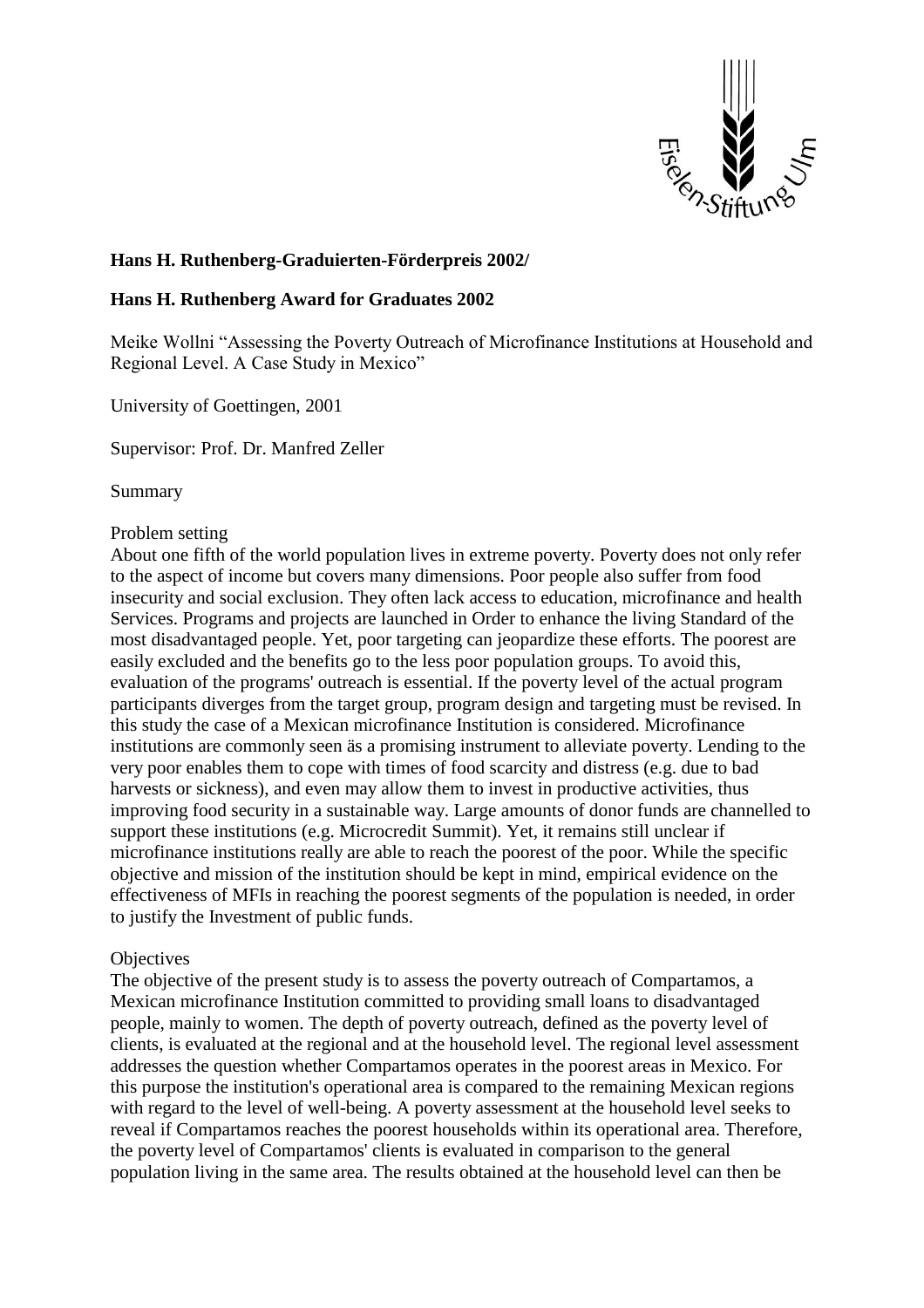related to the poverty level of the operational area. In order to draw an overall conclusion about the effectiveness of Compartamos' operations, the results of the assessment are eventually interpreted in reference to the institutional mission and target group.

#### Methodology

The methodology chosen for the household level assessment is an operational indicator-based tool. It includes a wide range of qualitative as well as quantitative variables related to food security, housing conditions, human resources and asset ownership, thus reflecting different dimensions of poverty. Two independent samples of 200 new clients and 300 non-clients have been randomly selected. Only new clients are eligible for the interviews to rule out any possible impact that could have occurred from obtaining a loan. A special statistical procedure (principal component analysis) is used to weigh indicators and aggregate them into a composite index. The poverty threshold is defined in relation to the general population represented by the non-client sample. First, non-clients are categorized into three poverty terciles of equal size. Subsequently, clients are sorted into the poverty groups according to their index score generated by the principal component analysis. The distribution of dient households across poverty terciles indicates if they are relatively poorer or better-off than the general population living in the same area. Measuring relative poverty, the method avoids the problem of defining an absolute quantifiable poverty threshold. It combines the advantage of simplicity (achieved through the use of simple indicators) with rigorous Standards for the construction of the poverty index and setting of the poverty threshold. The regional assessment is based on secondary data provided by the National Institute of Statistics, Geography and Informatics (INEGI). INEGI has classified the Mexican states and municipalities according to their level of well-being. The methodology applied by the Institute integrates qualitative and quantitative indicators on many dimensions of poverty. It is thus consistent with the methodological choice for the household level assessment. On the basis of the categorization a comparison is drawn between Compartamos' operational area and the remaining Mexican regions.

#### Results

The results obtained from both the regional as well as the household level analysis indicate that the poverty outreach of Compartamos is rather shallow than deep. Concerning the regional assessment, municipality level results diverge significantly from state level results. While the institution operates mainly in poorer states, at a more disaggregate level we find a reverse picture: Compartamos' operational area is mainly located in better-off municipalities. The decision of locating branches within the poorest states may have been guided by the objective of reaching the poorest. Yet, for the purpose of this study, municipality level data is more relevant, as these are smaller and therefore more homogeneous regions. It is likely that the decision of branch allocation at the municipality level has been guided by the availability of infrastructure and other facilities, economic opportunities and concentration of the population. All these factors favour high living Standard areas. Even taking into account the distribution of the national population (which is more dense in high living Standard areas), it is evident that Compartamos' market penetration is higher in better-off municipalities, while poor areas are clearly under-served. The household level assessment compares the share of new clients and non-clients within the three relative poverty terciles. Obviously, Compartamos' new clients are under-represented in the two poorer terciles and overrepresented in the upper tercile in relation to the general population. Clients reached by the program are mainly from the better-off segment of the population. This may have diverse reasons. On one hand, the Institution does not directly target the poorest households and promotes income-generating investments rather than consumption credits. On the other hand,